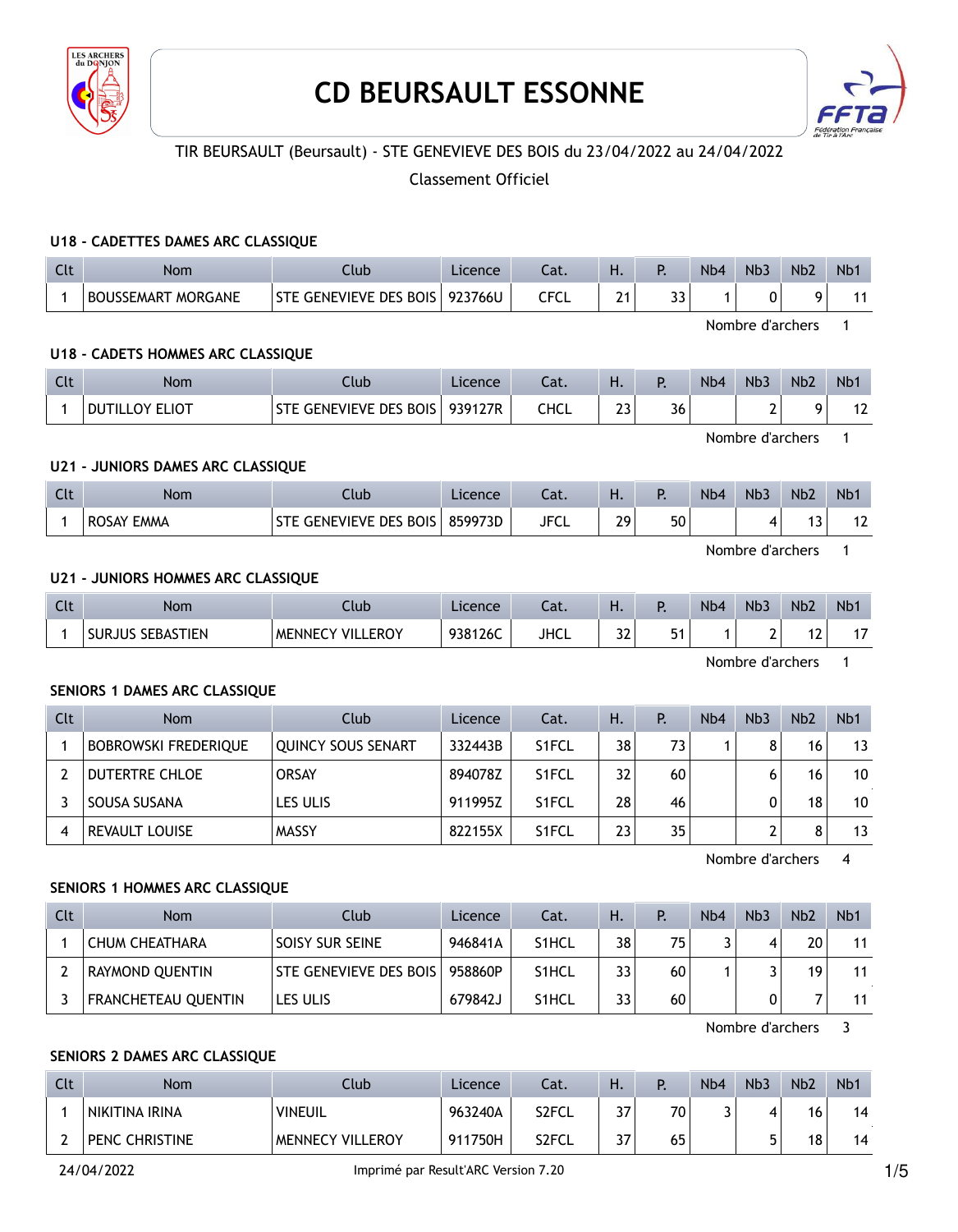| HALNA DU FRETAY ANNE RO   STE GENEVIEVE DES BOIS |                         | 860669K | S <sub>2</sub> FCL | 35 | 64 |  | 19 |    |
|--------------------------------------------------|-------------------------|---------|--------------------|----|----|--|----|----|
| MAILLARD KARINE                                  | LA FERTE ALAIS          | 745913A | S <sub>2</sub> FCL | 29 | 52 |  | 17 |    |
| PENC SYLVIE                                      | <b>MENNECY VILLEROY</b> | 911748F | S <sub>2</sub> FCL | 29 | 46 |  | 13 | 14 |

Nombre d'archers 5

#### **SENIORS 2 HOMMES ARC CLASSIQUE**

| <b>Clt</b>     | Nom                       | Club                      | Licence | Cat.  | н. | Р. | N <sub>b</sub> 4 | Nb <sub>3</sub> | Nb <sub>2</sub> | N <sub>b</sub> 1 |
|----------------|---------------------------|---------------------------|---------|-------|----|----|------------------|-----------------|-----------------|------------------|
|                | MARIER CEDRIC             | STE GENEVIEVE DES BOIS    | 909468C | S2HCL | 39 | 82 |                  | 10              | 20              | 8                |
| $\overline{2}$ | SOUBRIER SYLVAIN          | SOISY SUR SEINE           | 894895M | S2HCL | 39 | 77 |                  | 8               | 22              | 9                |
| 3              | <b>DUONG ANH DUNG</b>     | STE GENEVIEVE DES BOIS    | 909337K | S2HCL | 38 | 82 | $\overline{2}$   | 8               | 22              | 6                |
| 4              | PERRAULT PHILIPPE         | SOISY SUR SEINE           | 884358J | S2HCL | 38 | 78 |                  | 8               | 24              | 6                |
| 5              | <b>CHEVALIER PHILIPPE</b> | <b>ETAMPES</b>            | 789506J | S2HCL | 32 | 57 |                  | 4               | 17              | 11               |
| 6              | <b>MELSCOET PHILIPPE</b>  | VINEUIL                   | 917155H | S2HCL | 32 | 56 |                  | 6               | 12              | 14               |
| 7              | ROYAUX FABIEN             | <b>EGLY</b>               | 628534P | S2HCL | 32 | 51 |                  | $\overline{2}$  | 15              | 15               |
| 8              | <b>VAUTTIER PHILIPPE</b>  | LES ULIS                  | 923319H | S2HCL | 28 | 43 |                  | 2               | 11              | 15               |
| 9              | PINGUENET BRUNO           | LES ULIS                  | 940290E | S2HCL | 25 | 43 |                  | 3               | 12              | 10 <sup>°</sup>  |
| 10             | <b>BOITON ERIC</b>        | LA FERTE ALAIS            | 675607F | S2HCL | 20 | 37 |                  | 5               |                 | 8                |
| 11             | <b>TOURIGNY PATRICE</b>   | <b>OUINCY SOUS SENART</b> | 220341B | S2HCL | 20 | 28 |                  | 0               | 8               | 12               |

Nombre d'archers 11

#### **SENIORS 3 HOMMES ARC CLASSIQUE**

| Clt | <b>Nom</b>              | Club                   | Licence | Cat.  | Η. | P. | Nb4 | Nb <sub>3</sub> | Nb <sub>2</sub> | N <sub>b</sub> 1 |
|-----|-------------------------|------------------------|---------|-------|----|----|-----|-----------------|-----------------|------------------|
|     | <b>CHEBROU ALAIN</b>    | STE GENEVIEVE DES BOIS | 719727M | S3HCL | 40 | 76 |     |                 | 22              | 11               |
| 2   | RAYMOND MICHEL          | STE GENEVIEVE DES BOIS | 979601J | S3HCL | 35 | 68 |     | 8               | 17              | 10               |
| 3   | <b>GLACET ARNAUD</b>    | STE GENEVIEVE DES BOIS | 885565W | S3HCL | 30 | 52 |     | 5               | 9               | 15               |
| 4   | <b>BOULAY MICHEL</b>    | <b>EGLY</b>            | 707721M | S3HCL | 27 | 43 |     |                 | 10 <sup>1</sup> | 14               |
| 5   | <b>MOULIN PASCAL</b>    | STE GENEVIEVE DES BOIS | 752392T | S3HCL | 25 | 40 |     | 3               | 9               | 13               |
| 6   | MAGNE PHILIPPE          | LES ULIS               | 869400A | S3HCL | 24 | 42 |     |                 | 13              | 9                |
|     | <b>DELLAMORE FABIEN</b> | LES ULIS               | 011234L | S3HCL | 22 | 40 |     | 4               | 10              | 8                |
| 8   | ROUX DANIEL             | STE GENEVIEVE DES BOIS | 915039H | S3HCL | 21 | 41 |     | 6               | 8               | $\overline{7}$   |
| 9   | PICARD DIDIER           | STE GENEVIEVE DES BOIS | 935353N | S3HCL | 20 | 27 |     |                 | 5               | 14               |

Nombre d'archers 9

# **U21 - JUNIORS HOMMES ARC A POULIES**

| C14<br>ิ | Nom                         | Club            | Licence | Cat.        | П. | . . | Nb <sub>4</sub> | Nb <sub>-</sub> | Nb <sub>2</sub> | Nb <sup>*</sup> |
|----------|-----------------------------|-----------------|---------|-------------|----|-----|-----------------|-----------------|-----------------|-----------------|
|          | <b>THEO</b><br><b>VIAUD</b> | <b>MORANGIS</b> | 913889H | <b>JHCO</b> | 40 | 89  |                 | 10              | 26              |                 |

Nombre d'archers 1

## **SENIORS 1 DAMES ARC A POULIES**

| Clt | <b>Nom</b>                 | Club                             | Licence | Cat.               | Н. | D  | N <sub>b</sub> 4 | Nb <sub>3</sub> | N <sub>b</sub> 2 | N <sub>b</sub> 1 |
|-----|----------------------------|----------------------------------|---------|--------------------|----|----|------------------|-----------------|------------------|------------------|
|     | DORIZE ANGELINA            | STE GENEVIEVE DES BOIS   939111Y |         | S1FCO              | 40 | 94 |                  | Q               | วว               |                  |
|     | <b>SERVIERES STEPHANIE</b> | STE GENEVIEVE DES BOIS           | 751729X | S <sub>1</sub> FCO | 36 | フド |                  | 6               | 21<br>Ľ          |                  |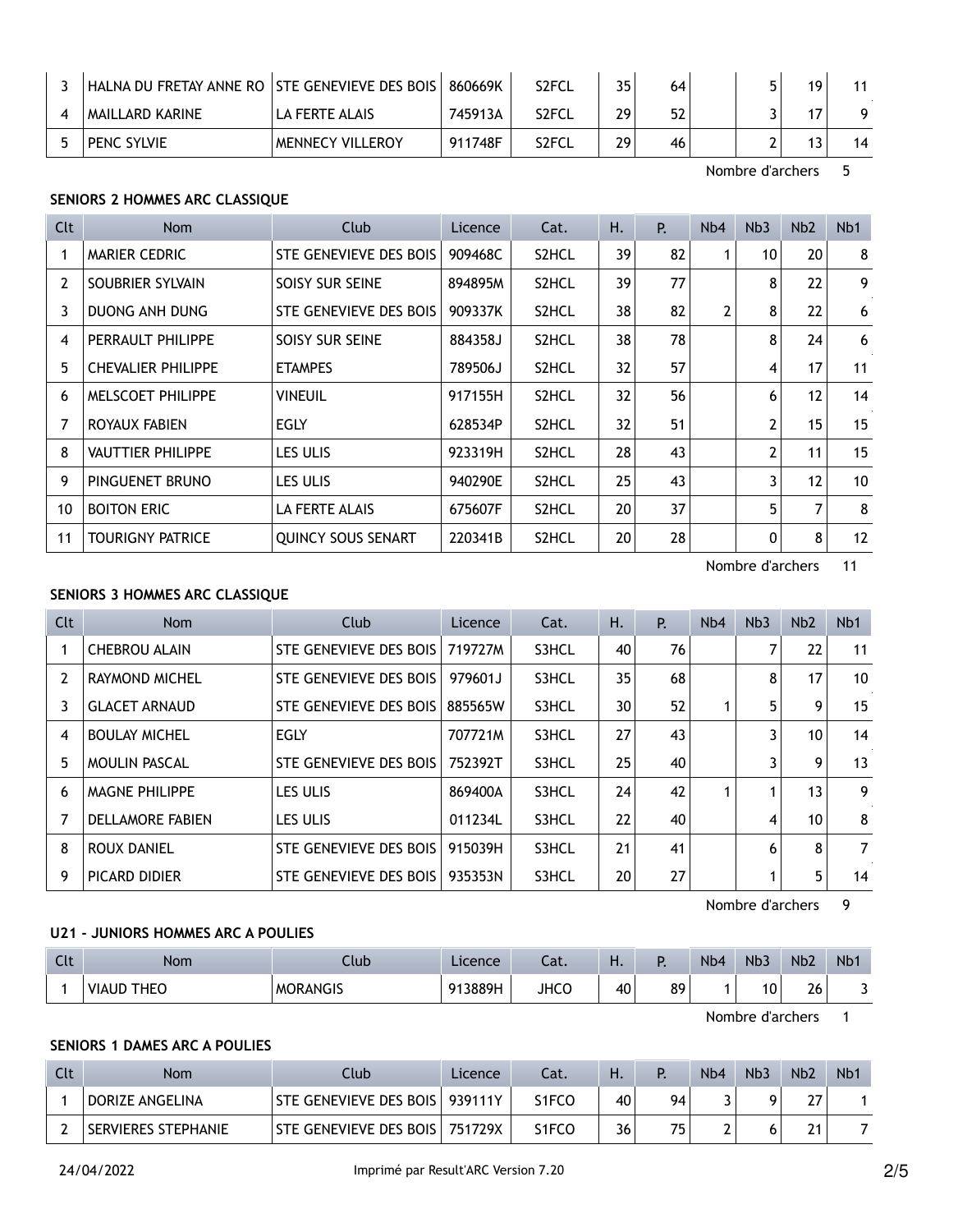#### **SENIORS 1 HOMMES ARC A POULIES**

| Clt | <b>Nom</b>            | Club                   | Licence  | Cat.               | Η. | P.  | N <sub>b</sub> 4 | Nb <sub>3</sub> | Nb <sub>2</sub> | N <sub>b</sub> 1 |
|-----|-----------------------|------------------------|----------|--------------------|----|-----|------------------|-----------------|-----------------|------------------|
|     | <b>LERAY JULIEN</b>   | <b>ATHIS MONS</b>      | 919461P  | S <sub>1</sub> HCO | 40 | 121 | 10               | 21              | q               | 0                |
|     | ' BAULIN ALEXANDRE    | <b>MORANGIS</b>        | 452914Y  | S <sub>1</sub> HCO | 40 | 112 | 6                | 20              | 14              | 0                |
|     | <b>ARNAUD SYLVAIN</b> | STE GENEVIEVE DES BOIS | 880747.1 | S <sub>1</sub> HCO | 40 | 103 | 4                | 16              | 19              |                  |
|     | <b>BAILLY LAURENT</b> | <b>MASSY</b>           | 600365W  | S <sub>1</sub> HCO | 39 | 89  |                  | 12              | 19              |                  |

Nombre d'archers 4

# **SENIORS 2 DAMES ARC A POULIES**

| Clt | <b>Nom</b>              | Club         | Licence | Cat.  | н.  |     | N <sub>b</sub> 4 | Nb3 | Nb <sub>2</sub> | N <sub>b</sub> |
|-----|-------------------------|--------------|---------|-------|-----|-----|------------------|-----|-----------------|----------------|
|     | <b>GRENERY LAURENCE</b> | <b>MASSY</b> | 355532Y | S2FCO | 39  | 100 |                  | דו  | 18              |                |
|     | ROBIN PATRICIA          | EGLY         | 707710A | S2FCO | 37. | 80  |                  | Ω   | 22              | ᄃ              |

Nombre d'archers 2

# **SENIORS 2 HOMMES ARC A POULIES**

| <b>Clt</b>     | Nom                         | Club                   | Licence | Cat.                           | Η. | Р.  | N <sub>b</sub> 4 | Nb <sub>3</sub> | Nb <sub>2</sub> | N <sub>b</sub> 1 |
|----------------|-----------------------------|------------------------|---------|--------------------------------|----|-----|------------------|-----------------|-----------------|------------------|
|                | <b>VIEL WOLFGANG</b>        | STE GENEVIEVE DES BOIS | 217305B | S <sub>2</sub> HCO             | 40 | 113 | 7                | 20              | 12              | 1                |
| $\overline{2}$ | MARTINEZ LAURENT            | STE GENEVIEVE DES BOIS | 689932B | S <sub>2</sub> HCO             | 40 | 108 | 7                | 15              | 17              |                  |
| 3              | <b>PRAUD SEBASTIEN</b>      | <b>EGLY</b>            | 591037G | S <sub>2</sub> HCO             | 40 | 108 | 6                | 17              | 16              |                  |
| 4              | <b>PSALTOPOULOS NICOLAS</b> | STE GENEVIEVE DES BOIS | 375140L | S <sub>2</sub> HCO             | 40 | 108 | 4                | 21              | 14              |                  |
| 5              | <b>BEATO MANUEL</b>         | <b>EGLY</b>            | 847234G | S <sub>2</sub> HCO             | 40 | 106 | 5                | 17              | 17              | 1                |
| 6              | MAGNE NICOLAS               | <b>MORANGIS</b>        | 785945N | S <sub>2</sub> HC <sub>O</sub> | 40 | 100 | 7                | 9               | 21              | 3                |
| 7              | <b>GRENERY OLIVIER</b>      | <b>MASSY</b>           | 302974V | S <sub>2</sub> HCO             | 40 | 98  | 4                | 14              | 18              | 4                |
| 8              | <b>SCHOLTES WILLIAM</b>     | ATHIS MONS             | 848129E | S <sub>2</sub> HCO             | 40 | 89  | 2                | 11              | 21              | 6                |
| 9              | ALMODOVAR LUDOVIC           | <b>LISSES</b>          | 847886R | S <sub>2</sub> HCO             | 36 | 80  | $\overline{2}$   | 9               | 20              | 5                |
| 10             | <b>VILLORY FREDERIC</b>     | STE GENEVIEVE DES BOIS | 756348T | S <sub>2</sub> HCO             | 24 | 46  | 1                | 4               | 11              | 8                |

Nombre d'archers 10

### **SENIORS 3 DAMES ARC A POULIES**

| Clt | Nom                       | Club               | Licence | Cat.  | Н. |    | Nb4 | Nb <sub>3</sub> | Nb <sub>2</sub> | N <sub>b</sub> |
|-----|---------------------------|--------------------|---------|-------|----|----|-----|-----------------|-----------------|----------------|
|     | <b>GRUTSCH GENEVIEVE</b>  | <b>ETAMPES</b>     | 665549Y | S3FCO | 26 | 52 |     |                 | 10              |                |
|     | <b>TOURIGNY VERONIQUE</b> | OUINCY SOUS SENART | 105253F | S3FCO | 23 | 38 |     |                 | 11              | 10             |

Nombre d'archers 2

# **SENIORS 3 HOMMES ARC A POULIES**

| Clt | <b>Nom</b>           | Club                          | Licence | Cat.  | Η. | Р.              | N <sub>b</sub> 4 | Nb <sub>3</sub> | Nb <sub>2</sub> | N <sub>b</sub> 1 |
|-----|----------------------|-------------------------------|---------|-------|----|-----------------|------------------|-----------------|-----------------|------------------|
|     | <b>SEGERS REMY</b>   | EGLY                          | 637122Z | S3HCO | 40 | 115             | 8                | 19              | 13              | 0                |
|     | LE GOFF RENE         | <b>DRAVEIL SENART</b>         | 387067A | S3HCO | 40 | 94 <sub>1</sub> | າ                | 12              | 24              | $\mathbf{2}$     |
|     | MARTINEZ JEAN PIERRE | STE GENEVIEVE DES BOIS        | 215404K | S3HCO | 40 | 87              |                  | 10              | 24              | 5                |
|     | ROLLAND STEPHANE     | <b>QUINCY SOUS SENART</b>     | 669776T | S3HCO | 39 | 87              | ∍                | q               | 24              | 4                |
|     | AIROLDI BERNARD      | <b>VERT ST DENIS - CESSON</b> | 658975C | S3HCO | 39 | 87              |                  | 12              | 24              | 3.               |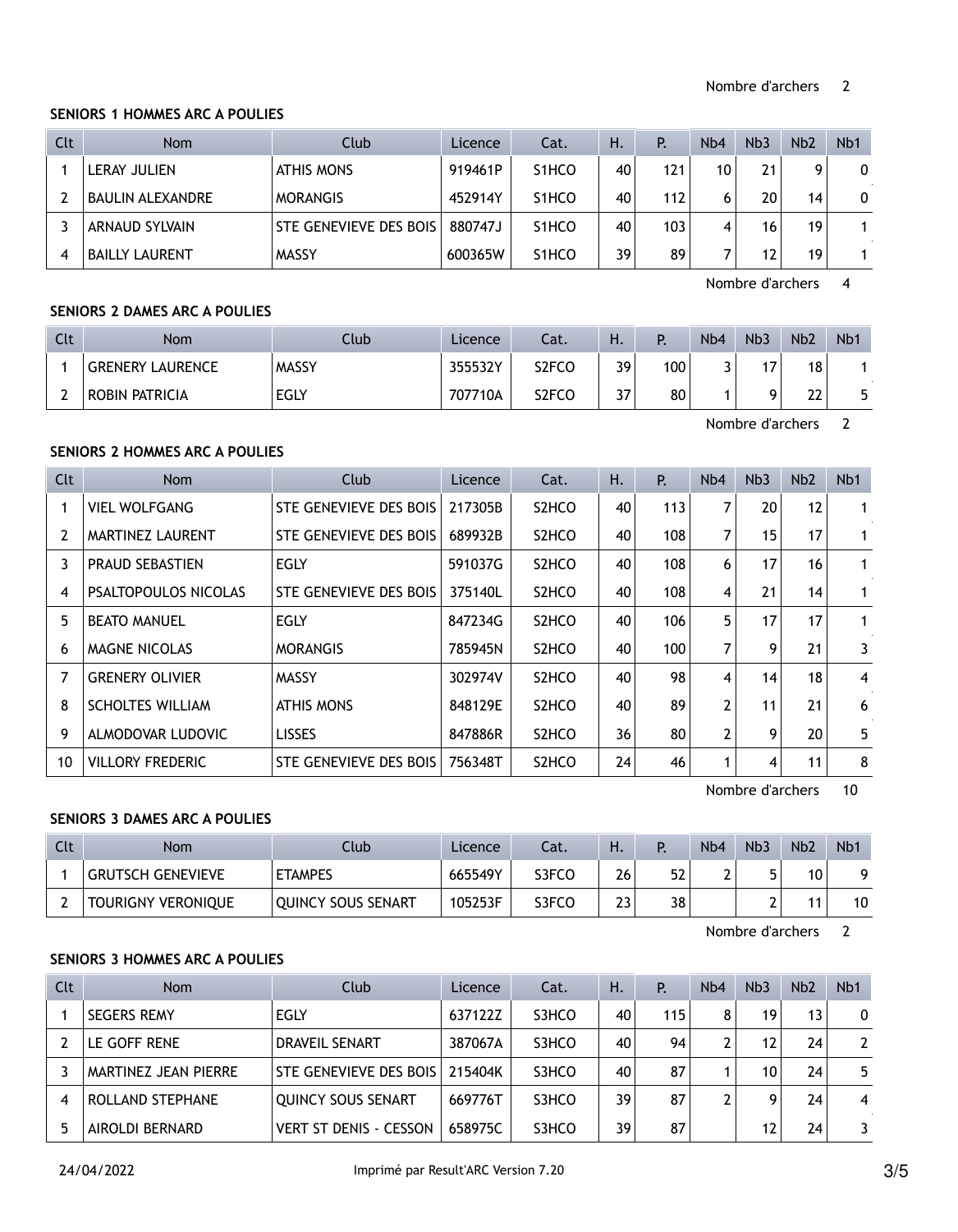| 6  | <b>GRASTEAU GERARD</b> | <b>QUINCY SOUS SENART</b> | 716353V | S3HCO | 38 | 81 | 6  | 25              | $\mathbf{2}$ |
|----|------------------------|---------------------------|---------|-------|----|----|----|-----------------|--------------|
|    | SCULO JEAN MICHEL      | <b>ATHIS MONS</b>         | 679933H | S3HCO | 37 | 80 | 11 | 21              | 5            |
| 8  | JOUANIN PASCAL         | <b>MASSY</b>              | 282388U | S3HCO | 33 | 70 | 4  | 15              | 14           |
| 9  | ROCHER DANIEL          | <b>LISSES</b>             | 305860G | S3HCO | 26 | 43 |    | 15              | 10           |
| 10 | ROBACHE LIONEL         | <b>QUINCY SOUS SENART</b> | 268665C | S3HCO | 25 | 37 |    | 10 <sub>1</sub> | 14           |
| 11 | <b>MASSON THIERRY</b>  | EGLY                      | 438306V | S3HCO |    |    |    | 0               | 0            |

Nombre d'archers 11

# **SENIORS DAMES ARC NU**

| $\sim$<br>ิ | Nom                         | Club                | Licence | Cat.  | . .                                       | . . | N <sub>b</sub> 4 | Nb <sub>3</sub> | Nb <sub>2</sub> | Nb |
|-------------|-----------------------------|---------------------|---------|-------|-------------------------------------------|-----|------------------|-----------------|-----------------|----|
|             | I CELINE<br><b>COUSSEAU</b> | $-$<br>ULIS<br>LES. | 787356X | S2FBB | $\rightarrow$<br>$\overline{\phantom{a}}$ | 26  |                  |                 | Ω               | -  |

Nombre d'archers 1

# **SENIORS HOMMES ARC NU**

| Clt | Nom                        | Club                   | Licence | Cat.                            | Η. | Р. | N <sub>b</sub> 4 | Nb <sub>3</sub> | Nb <sub>2</sub> | Nb <sub>1</sub> |
|-----|----------------------------|------------------------|---------|---------------------------------|----|----|------------------|-----------------|-----------------|-----------------|
|     | <b>VERAIN JEAN MARC</b>    | STE GENEVIEVE DES BOIS | 974338N | S3HBB                           | 25 | 42 |                  |                 | Q               | 12              |
|     | <b>GROSCLAUDE PATRICK</b>  | SAINT JEAN DE MONTS    | 868175U | S3HBB                           | 17 | 30 |                  |                 |                 | 6               |
|     | PINGUENET BRUNO            | LES ULIS               | 940290E | S <sub>2</sub> HB <sub>B</sub>  | 15 | 23 |                  | 0               | г,              | 9               |
|     | <b>CHAMBENOIS STEPHANE</b> | <b>MASSY</b>           | 791437H | S <sub>2</sub> H <sub>B</sub> B | 15 | 22 |                  |                 | г.              | 9               |

Nombre d'archers 4

# **SENIORS DAMES ARC DROIT**

| <b>Clt</b> | <b>Nom</b>                            | Club                   | Licence | Cat.  | Η. | Р. | Nb4 | Nb <sub>3</sub> | Nb <sub>2</sub> | N <sub>b</sub> 1 |
|------------|---------------------------------------|------------------------|---------|-------|----|----|-----|-----------------|-----------------|------------------|
|            | <b>VETELE ANNE LAURE</b>              | <b>LISSES</b>          | 918769M | S1FAD | q  | 13 |     | 0               | 4               | 5                |
|            | DURAND SYLVIE                         | <b>L'HAY LES ROSES</b> | 746599W | S3FAD | q  | 12 |     |                 | 3               | 6                |
|            | <b>DESRICOURT DE LANUX NOL LISSES</b> |                        | 417855R | S1FAD | 4  |    |     |                 |                 | $\mathbf{2}$     |
|            | <b>HAMARD SYLVIE</b>                  | <b>DRAVEIL SENART</b>  | 764376U | S3FAD | 4  |    |     | 0               |                 | 3                |
|            | MARSAUD BLANDINE                      | <b>LISSES</b>          | 654383L | S1FAD |    |    |     | 0               | 0               | 0                |

Nombre d'archers 5

# **SENIORS HOMMES ARC DROIT**

| Clt | <b>Nom</b>            | Club                       | Licence | Cat.  | Н.              | P. | Nb4 | Nb <sub>3</sub> | N <sub>b</sub> 2 | N <sub>b</sub> 1 |
|-----|-----------------------|----------------------------|---------|-------|-----------------|----|-----|-----------------|------------------|------------------|
|     | <b>ROSAY FLORENT</b>  | STE GENEVIEVE DES BOIS     | 419824F | S2HAD | 21              | 31 |     |                 | 8                | 12               |
|     | DESNE CÉDRIC          | <b>MONTIGNY LE BRETONN</b> | 958283M | S2HAD | 18              | 25 |     | 0               | 7                | 11               |
|     | <b>VERDIER ALAIN</b>  | <b>LISSES</b>              | 978177L | S2HAD | 15              | 25 |     |                 | 6                | 7                |
| 4   | <b>FOURNIER DENIS</b> | L'HAY LES ROSES            | 623306G | S3HAD | 15 <sub>1</sub> | 24 |     |                 | 7                | 7                |
| 5   | MAINFERME JEAN-MICHEL | <b>LISSES</b>              | 656974C | S2HAD | 13              | 16 |     | 0               | 3                | 10               |
| 6   | LACOR RENAUD          | <b>LISSES</b>              | 726977T | S2HAD | 9               | 17 |     |                 | 3                | 4                |
|     | LEBEGUE JEAN MARC     | STE GENEVIEVE DES BOIS     | 434131G | S3HAD | 4               | 5  |     | $\mathbf{0}$    |                  | 3                |

Nombre d'archers 7